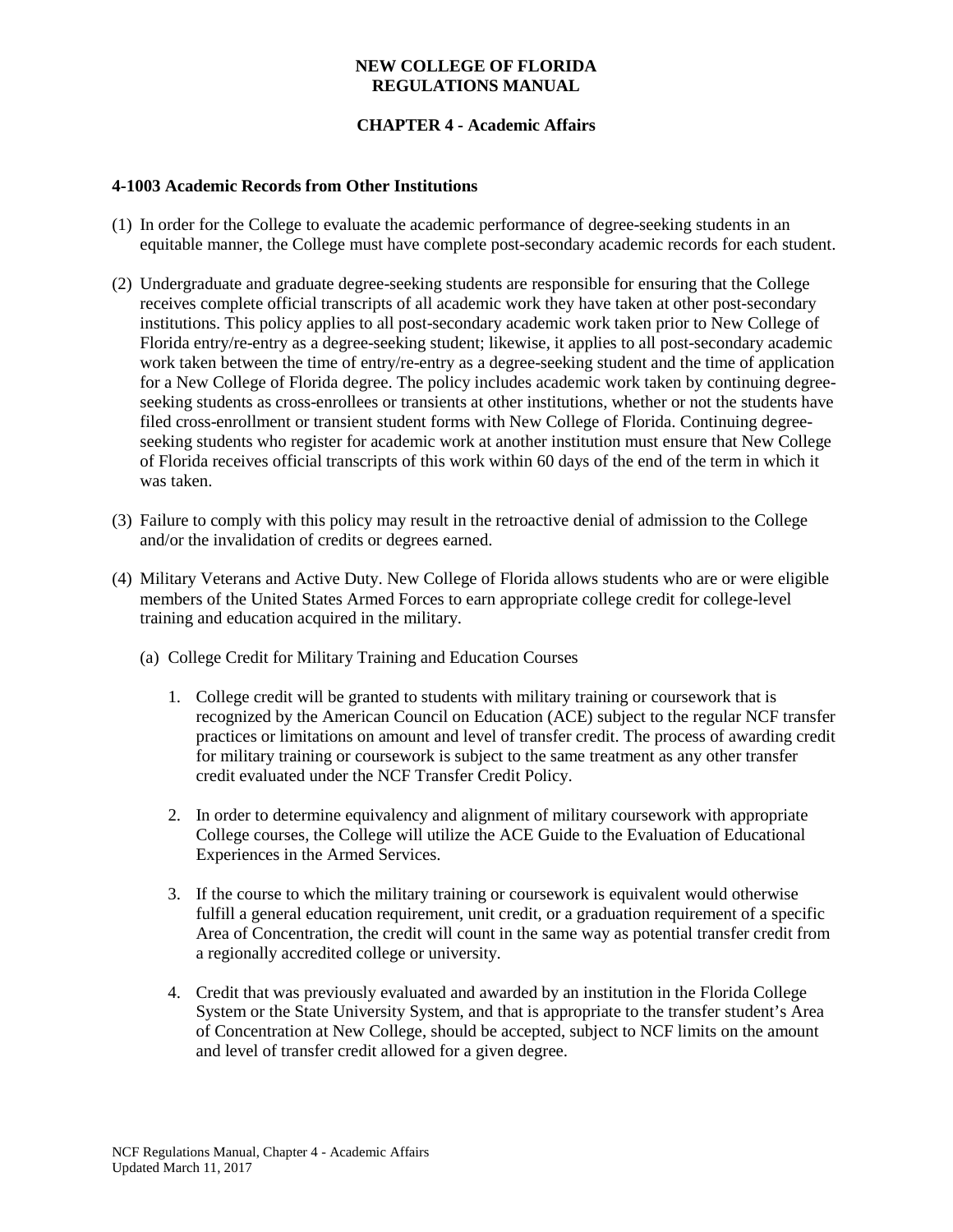### **NEW COLLEGE OF FLORIDA REGULATIONS MANUAL**

# **CHAPTER 4 - Academic Affairs**

- (b) Credit awarded for military education and training shall be noted on the veteran student's transcript, and documentation of the credit equivalency evaluation shall be maintained in the veteran student's file.
- (c) A copy of the Transfer Credit Policy shall be posted on the NCF Registrar's website and within the university catalogues.
- (d) Credit awarded for military education and training shall not be counted in the excess hours fee, in accordance with Board of Governor's Regulation 7.003, due to the credit being based on work accomplished while serving on active-duty.
- (e) Veterans of the United States Armed Forces who are receiving GI Bill educational benefits shall be eligible for the same priority course registration as other segments of the student population. This priority shall also be enjoyed by the spouse or dependent children of a veteran to whom the GI Bill education benefits have been transferred.
- (f) Student Withdrawal from Courses Due to Military Service
	- 1. Students enrolled in a credit-bearing course shall not incur academic or financial penalties by virtue of performing military service on behalf of our country. When possible, students responding to an order to serve on active-duty should withdraw, and an eligible refund should be granted, without academic penalty, in accordance with NCF Regulation  $3-1003(3)(c)(3)$ . However, if the student and faculty member agree that completion of the course is eminent and possible, the student should complete the course. If the course is no longer available when the student seeks to resume study, an equivalent course may be selected. If the student chooses to withdraw, the student's record shall reflect that the withdrawal is due to active military service.
	- 2. The provisions of this subsection and related NCF Regulations shall apply to:
		- a. Students who are currently on active duty with any unit of the United States Armed Forces who receive orders that require reassignment to a different duty station, or absence from class for an extended period of time during the semester in which they are enrolled;
		- b. Students who are members of the National Guard, Air National Guard, or other military reserve unit who receive orders calling them to active duty for operational or training purposes during semester in which they are enrolled, excluding any regularly scheduled weekend and annual training duty;
		- c. Students who are veterans of the United States Armed Forces and who are recalled to active duty during the semester in which they are enrolled; and
		- d. Students who enlist in any branch of the United States Armed Forces, and whose induction date falls within the semester in which they are enrolled.